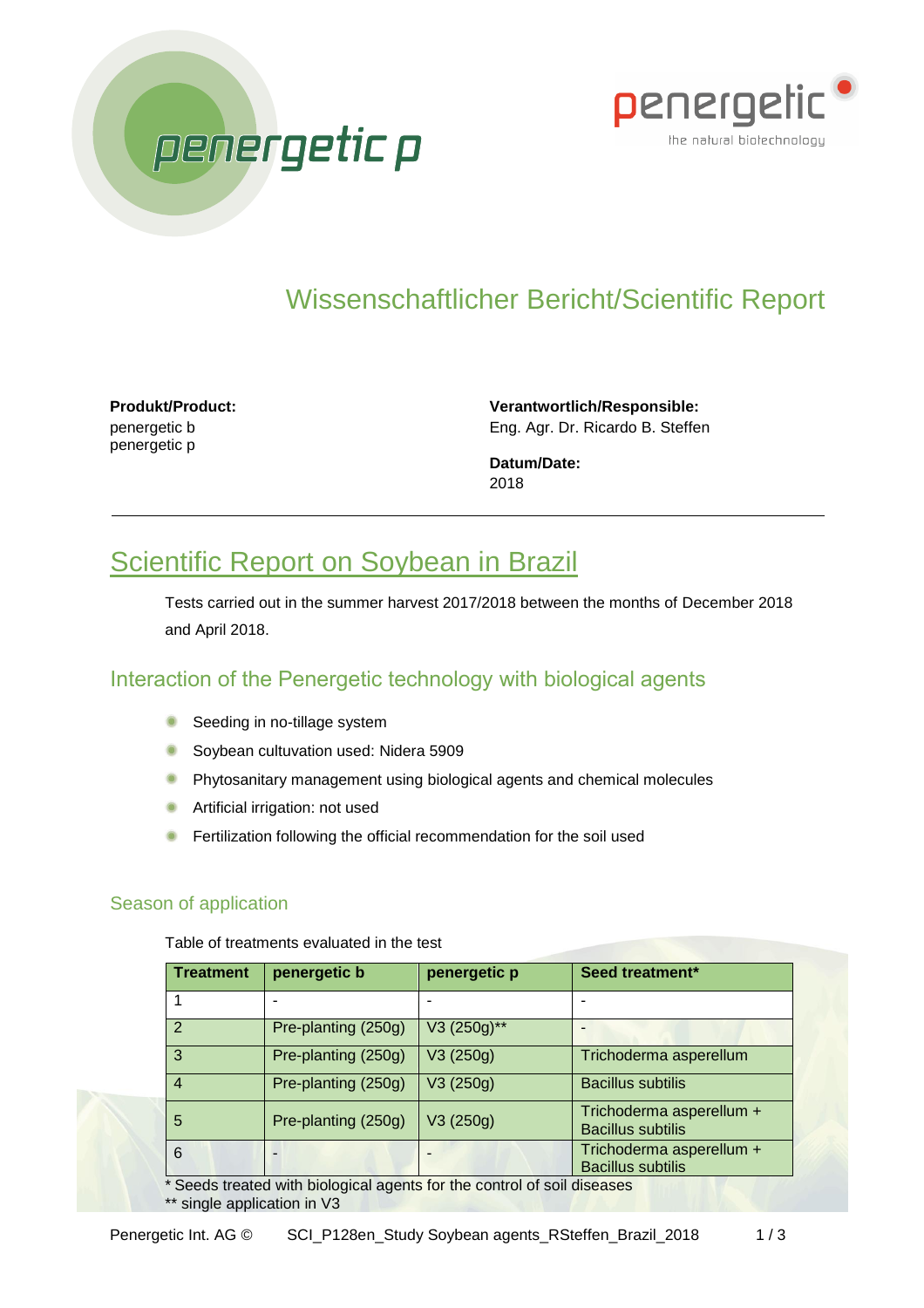

#### **Results**

The use of Penergetic (PNG) as a soil bioactivation tool provided significant uniformity in soybean yield. Treatment 2 (PNG  $b + p$ ) resulted in lower variation between the smaller and larger number of pods per plant. This result is observed in the field and is shown as characteristic of the Penergetic technology.

When PNG is used together with biological agents (biological in seed treatment; treatments 3, 4 and 5), it is observed that the productive gain is higher. However, the presence of the biological agent results in increased variation in the number of pods. This effect occurs due to the action of amino compounds and organic acids released by the biological agents that act in the development of the plant. The effect on the plant depends directly on the nutritional, physiological and biochemical state of each root system. In this way, the presence of the biological agent in the bioactivated plants acts on the productive increase but results in unevenness between plants.

| <b>Treatment</b>                | Pods per plant | <b>Minimum</b> | <b>Maximum</b> | <b>Variation (%)</b> |
|---------------------------------|----------------|----------------|----------------|----------------------|
| Control                         | $64.9 b*$      | 46             | 74             | 37.8                 |
| PNG $(250g b + 250g p)$         | 73.4 ab        | 66             | 82             | 19.5                 |
| PNG + Trichoderma<br>asperellum | 77.3ab         | 67             | 92             | 25                   |
| <b>PNG + Bacillus subtilis</b>  | 79 a           | 68             | 91             | 25.2                 |
| <b>PNG + Bacillus subtilis</b>  | 79.8 a         | 69             | 89             | 22.4                 |
| $T.$ asperellum $+ B.$ subtilis | 71.6 ab        | 56             | 81             | 30.8                 |

**Table 1:** Effect of Penergetic and the use of biological agents on the uniformity of soybean plants Var. Nidera 5909 (Average of 40 plants per experimental unit).

\*Means followed by the same letter do not differ by the Tukey test at 5% probability

The use of biological agents without the use of PNG (treatment 6), despite providing superior productivity to the control treatment, presents a lower result than PNG use. The use of PNG is fundamental for productive gain in the soybean crop.

It is observed that the interaction of PNG with the biological agents most used in soybean cultivation in Brazil (Trichoderma and Bacillus) is positive and is presented as a management tool for high yields.